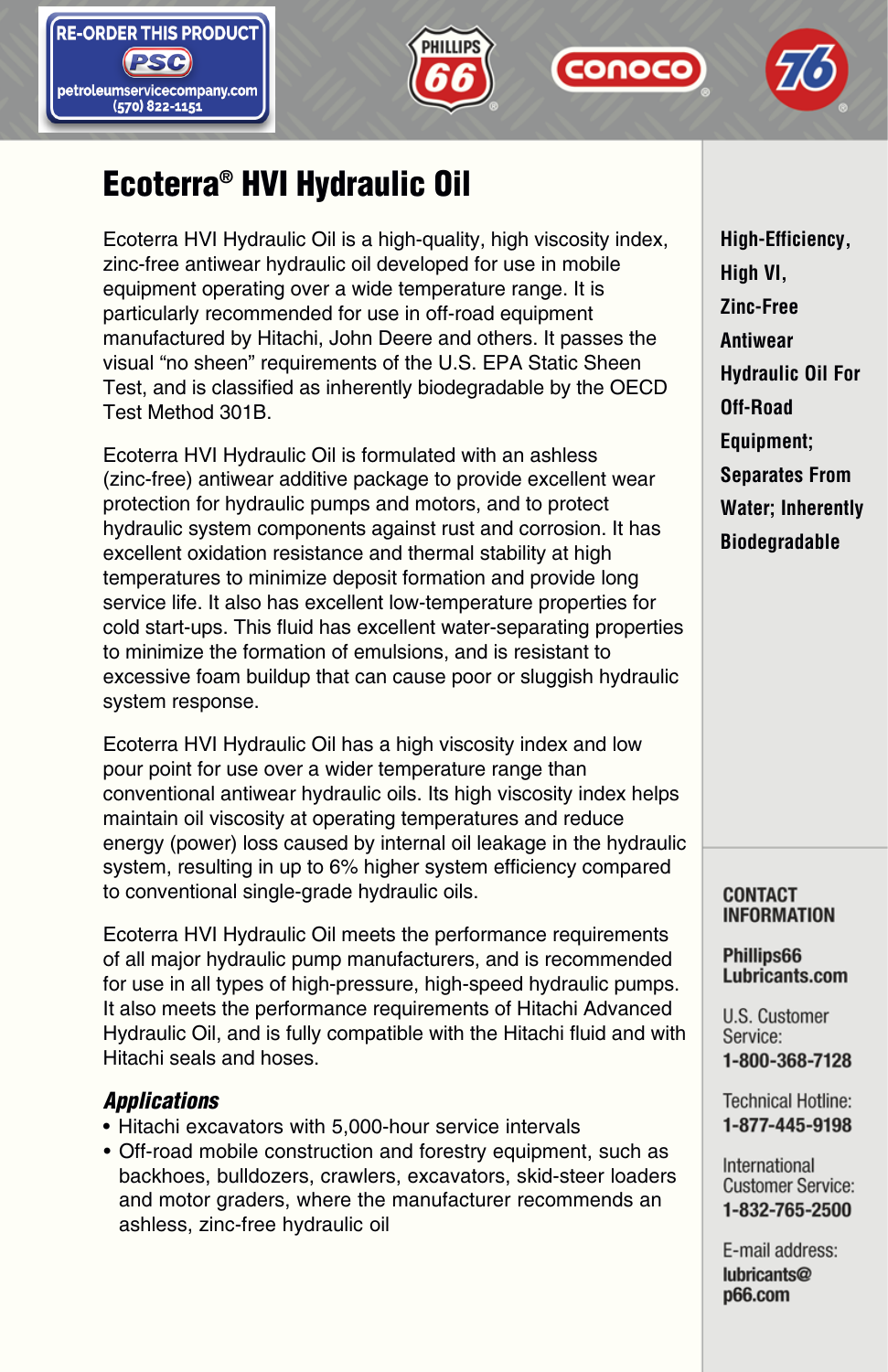

Ecoterra HVI Hydraulic Oil meets the requirements of the following industry and OEM specifications:

- Bosch Rexroth RE 90220, Type HVLP
- DIN 51524 Part 3, Antiwear Hydraulic Oils, Type HVLP
- Eaton-Vickers M-2950-S, I-286-S
- German Steel Industry SEB 181222
- Hitachi Advanced Hydraulic Oil (for use in dry systems only) (ISO VG 46)
- ISO 11158:1997, Family H (Hydraulic Systems), Type HV
- Parker Hannifin (Denison) HF-0, HF-1, HF-2
- U.S. EPA/U.S. Coast Guard Static Sheen Test, Federal Register Vol. 58, No. 41
- U.S. Steel 127

## *Features/Benefits*

- Zinc-free formulation
- Inherently biodegradable
- High VI to reduce internal oil leakage and increase hydraulic system efficiency by up to 6% compared to conventional single-grade hydraulic oils
- Excellent wear protection for hydraulic pumps and motors
- Excellent oxidation resistance and thermal stability
- High shear stability
- Protects against rust and corrosion
- Excellent water-separating properties
- Good filterability
- Good foam resistance
- Suitable for year-round use

Typical properties are average values only and do not constitute a specification. Minor variations that do not affect product performance are to be expected during normal manufacture, and at different blending locations. Product formulations are subject to change without notification.